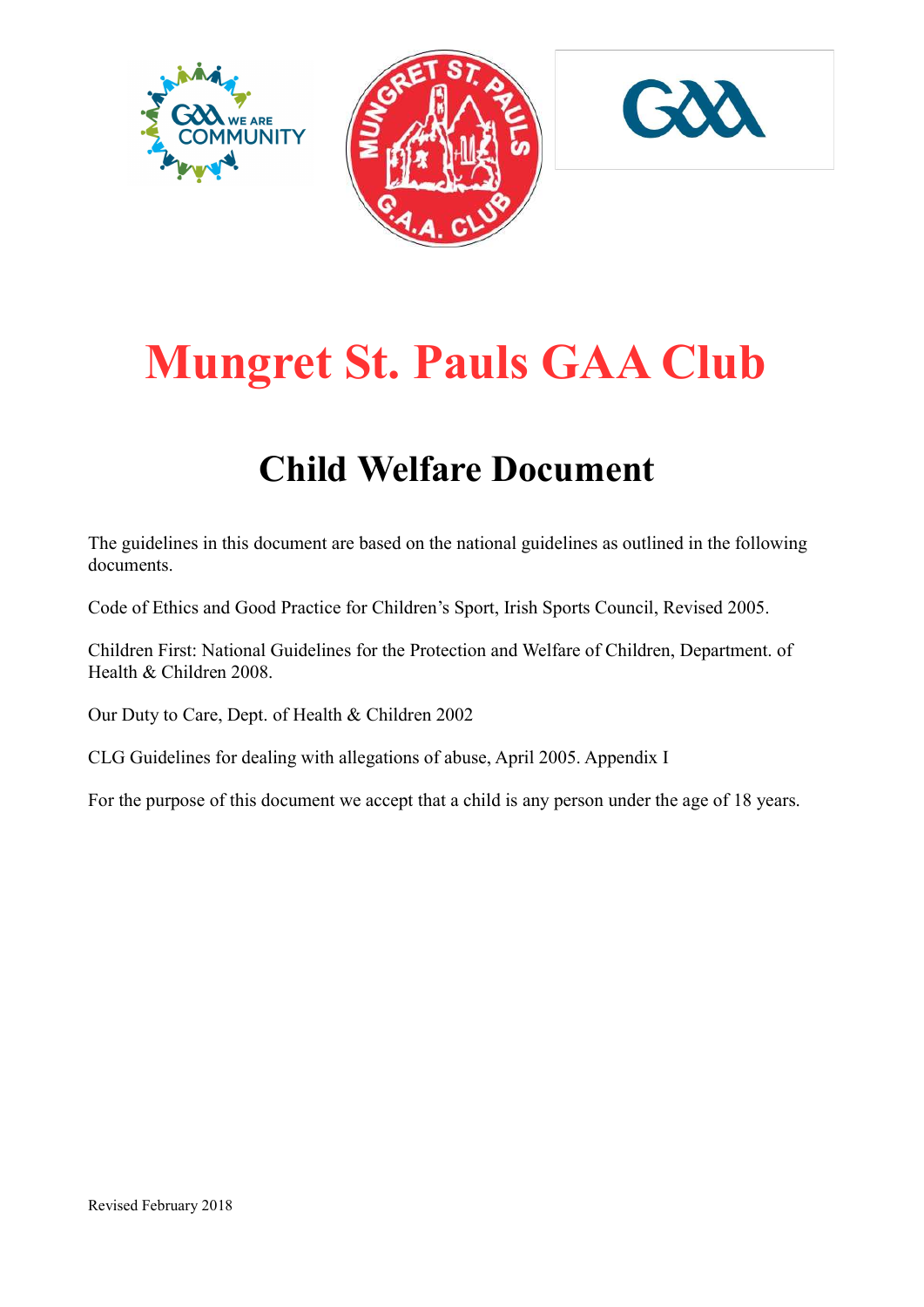# CONTENTS

- 1. Mission Statement and guiding principles of Mungret St.Paul's GAA Club
- 2. Child Welfare Statement
- 3. Child Welfare Policy
- 4. Personnel Recruitment Policy
	- 4.1 Coaching Code of Conduct
- 5. Away Trips Policy
- 6. MSP Club Children's Officer
- 7. Policy on the use of Photographic and Filming equipment
- 8. Parents as spectators and Code of Conduct
- 9. Players Code of Conduct
- 10.Disciplinary complaints and appeals procedure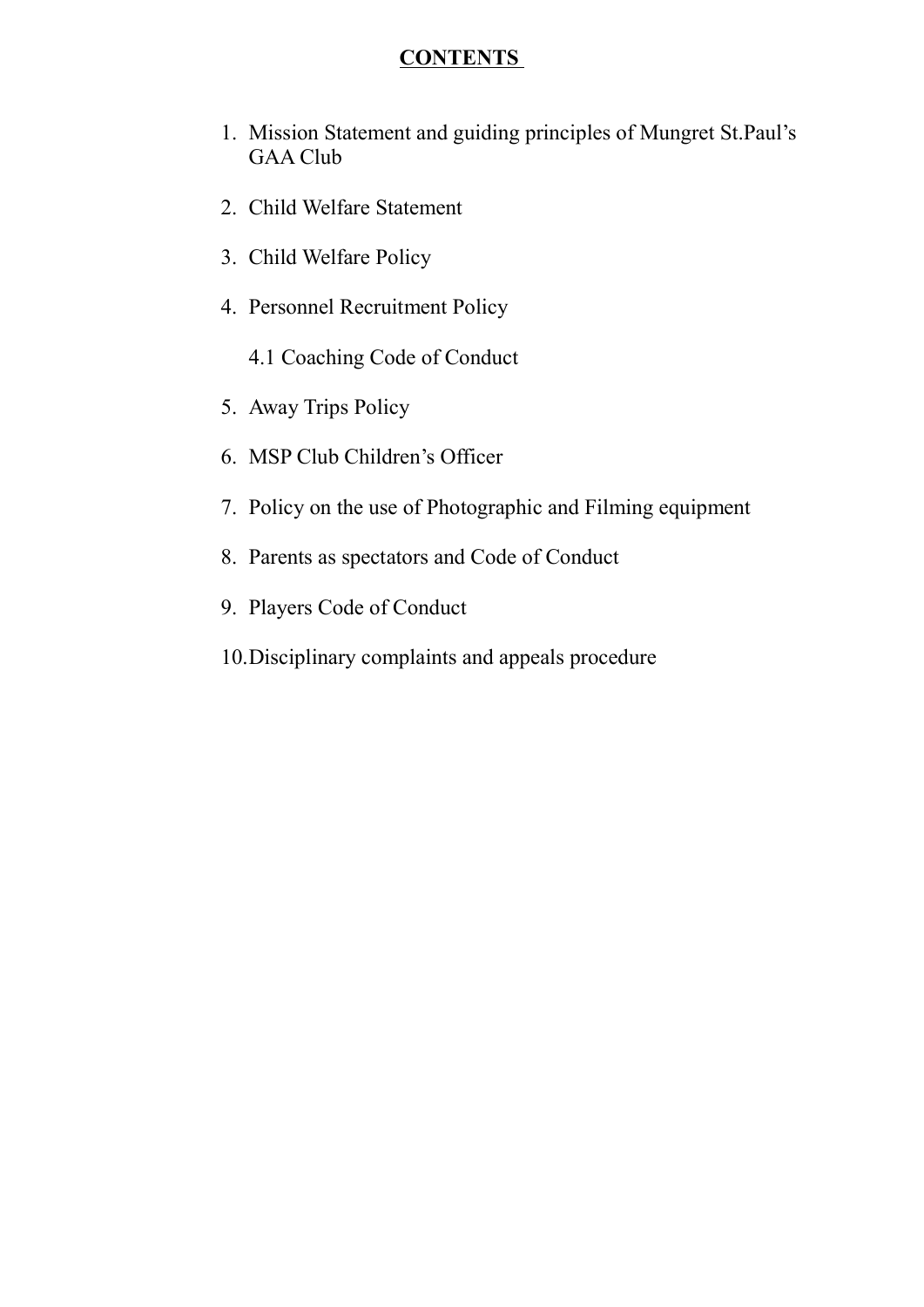### 1. Mungret St. Paul's GAA Club mission statement and guiding principles

The club's mission statement is to provide the opportunity and encouragement for each child to enjoy gaelic games in a safe positive learning environment, with the promotion of the values of fairness, mutual respect, courtesy and tolerance of others. Special effort will be provided to foster self discipline, enjoyment, physical fitness and high standards of hurling and gaelic football.

The work of Mungret St. Paul's (MSP) GAA club is based on the following principles that will guide the development of sport for young people in this club. Children's experience of gaelic games should be guided by what is best for the children. The stages of development and the ability of the child should guide the types of activity provided within the club. Adults should have a basic understanding of the needs of children, including physical, emotional and personal.

# **Guiding Principles**

### Integrity in relationships:

Adults interacting with young people in hurling and gaelic football should do so with integrity and respect for the child. All adult actions in MSP should be guided by what is best for the child and in the context of quality, open working relationships. Verbal, physical, emotional or sexual abuse of any kind is unacceptable within MSP GAA club.

### Quality atmosphere and competition

Gaelic hurling and football for children will be conducted in a safe, positive and encouraging atmosphere. A balanced approach to competition can make a significant contribution to the development of young people, while at the same time providing fun, enjoyment and satisfaction. Coaches/managers/mentors must put the welfare of the children first and competitive standards second. A child-centred approach will help to ensure that competition and specialisation are kept in their appropriate place.

### Equality

All children should be treated in an equitable and fair manner regardless of age, ability, sex, sexual orientation, religion, social and ethnic diversity or political persuasion. Children with disabilities should be involved in sports activities in an integrated way, thus allowing them to participate to their potential alongside other children.

### Fair Play:

Fair play is the guiding principle of the Irish Sports Council's Code of Ethics and Good Practice for Children's Sport.

It states that "all children's sport should be conducted in an atmosphere of fair play". Ireland has contributed and is committed to the European Code of Sports Ethics, which defines fair play as: "much more than playing within the rules".

It incorporates the concepts of friendship, respect for others and always playing with the right spirit. Fair play is defined as a way of thinking, not just behaving.

# 2. Mungret St. Paul's GAA Club Child Welfare Statement

MSP GAA club is committed to ensuring that all necessary steps will be taken to protect and safeguard the welfare of children who participate in GAA related sports. This Policy document clearly demonstrates the importance placed by MSP on the welfare and safety of children who participate.

All children who participate in gaelic games should be able to do so in a safe and enjoyable environment. While doing so they should be protected from any form of abuse, be it physical, emotional, sexual, neglect or bullying. The responsibility for protecting children lies with all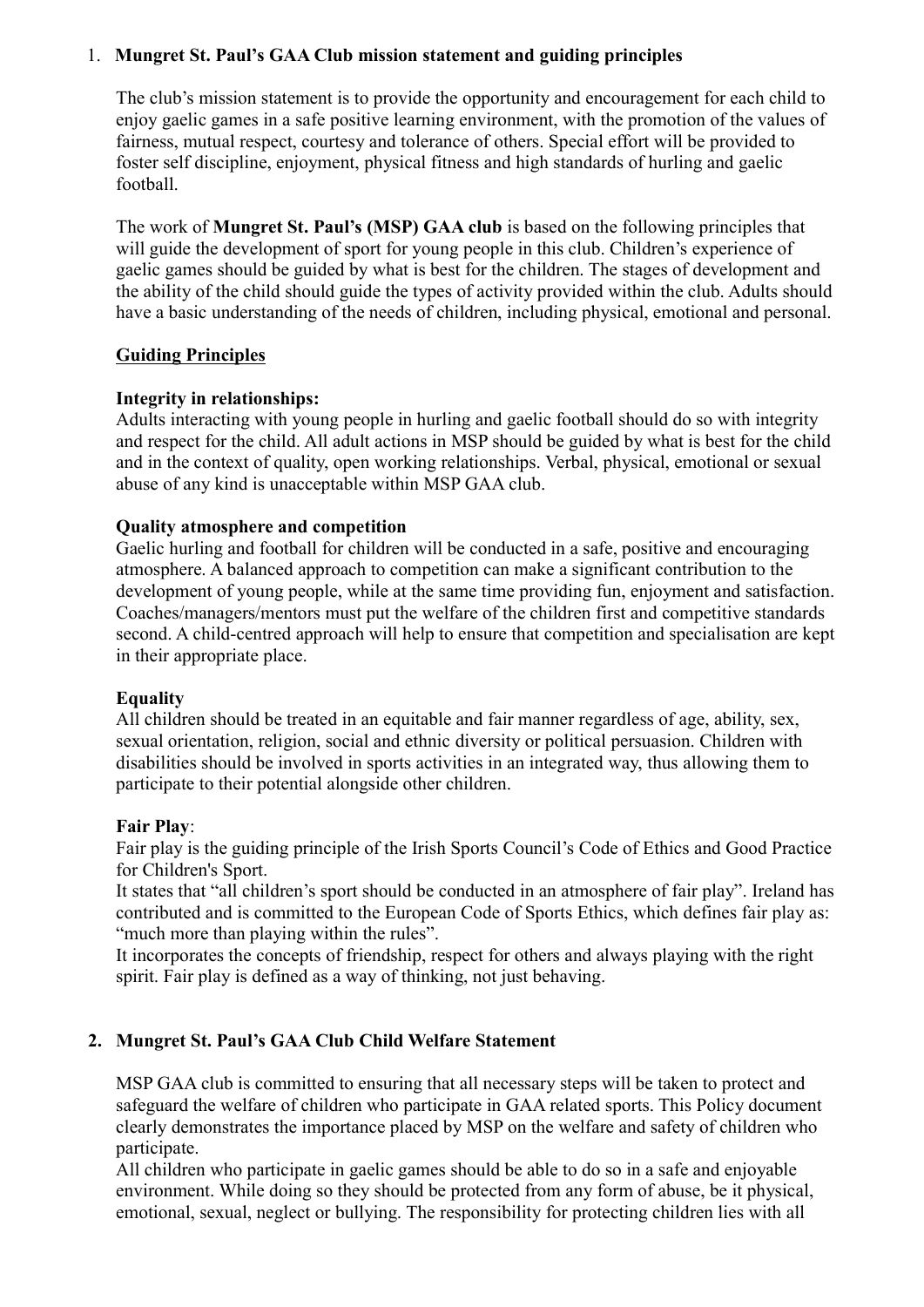adults involved in this club.

MSP recognises and accepts its responsibility to safeguard the welfare of all children and by protecting them from physical, emotional or sexual harm and from neglect or bullying. These clear policies, practices and procedures in addition to relevant training programmes will ensure that everybody in MSP knows exactly what is expected of them in relation to protecting children and young people within the activities of the club.

It is vital that children who participate in MSP activities are able to do so in a safe, enjoyable and quality environment. In pursuit of this MSP will:

- Advise all members of MSP (coaches, players, parents and spectators) of their responsibilities in relation to the welfare of children who participate in club activities.
- Operate within the recommended Sports Council of Ireland/GAA codes best practice guidelines for youth sport.
- Appoint a Club Children's Officer in line with Sports Council of Ireland requirements.

# 3. MSP GAA CLUB CHILD WELFARE POLICY

The aims are:

- To provide appropriate guidance, procedures and advice to all club members (players, coaches, volunteers, spectators and parents) in all matters concerning child welfare and protection.
- To demonstrate best practice in the area of child welfare and protection.
- To promote ethics and best practice standards throughout the club membership. The key principles underpinning this Policy are that:
- The welfare of the child is the first and paramount consideration.
- All children have a right to be protected from abuse of any kind regardless of their age, gender, disability, culture, language, racial origin, religious beliefs or sexual orientation.
- It is essential that we work in partnership with children and their parents/guardians. The HSE has a statutory responsibility to safeguard and protect the welfare of children and MSP is committed to cooperating fully with the HSE in accordance with procedures as outlined in "Children First" National Guidelines for the Protection and Welfare of Children.
- MSP will cooperate fully with the GAA National Liaison Officer, Gardai and the HSE in any investigation of child abuse in gaelic athletic activities.
- All allegations of child abuse will be dealt with as per CLG Guidelines for Dealing with Allegations of Abuse, last revised April 2005, a copy of which can be found on the GAA website

# 4. PERSONNEL RECRUITMENT POLICY

MSP will take all reasonable steps to ensure that coaches, managers and volunteers are suitable to work with children.

There are three stages for new coaches:

- Application and declaration form to be completed by applicant (Garda Vetting Form)
- Must complete courses as stipulated by the club during year of application

All coaches, managers and volunteers are required to complete Garda vetting clearance. All appointments are subject to approval and ratification by the committee of MSP

All coaches, managers and volunteers will be subject to a sign up procedure in which they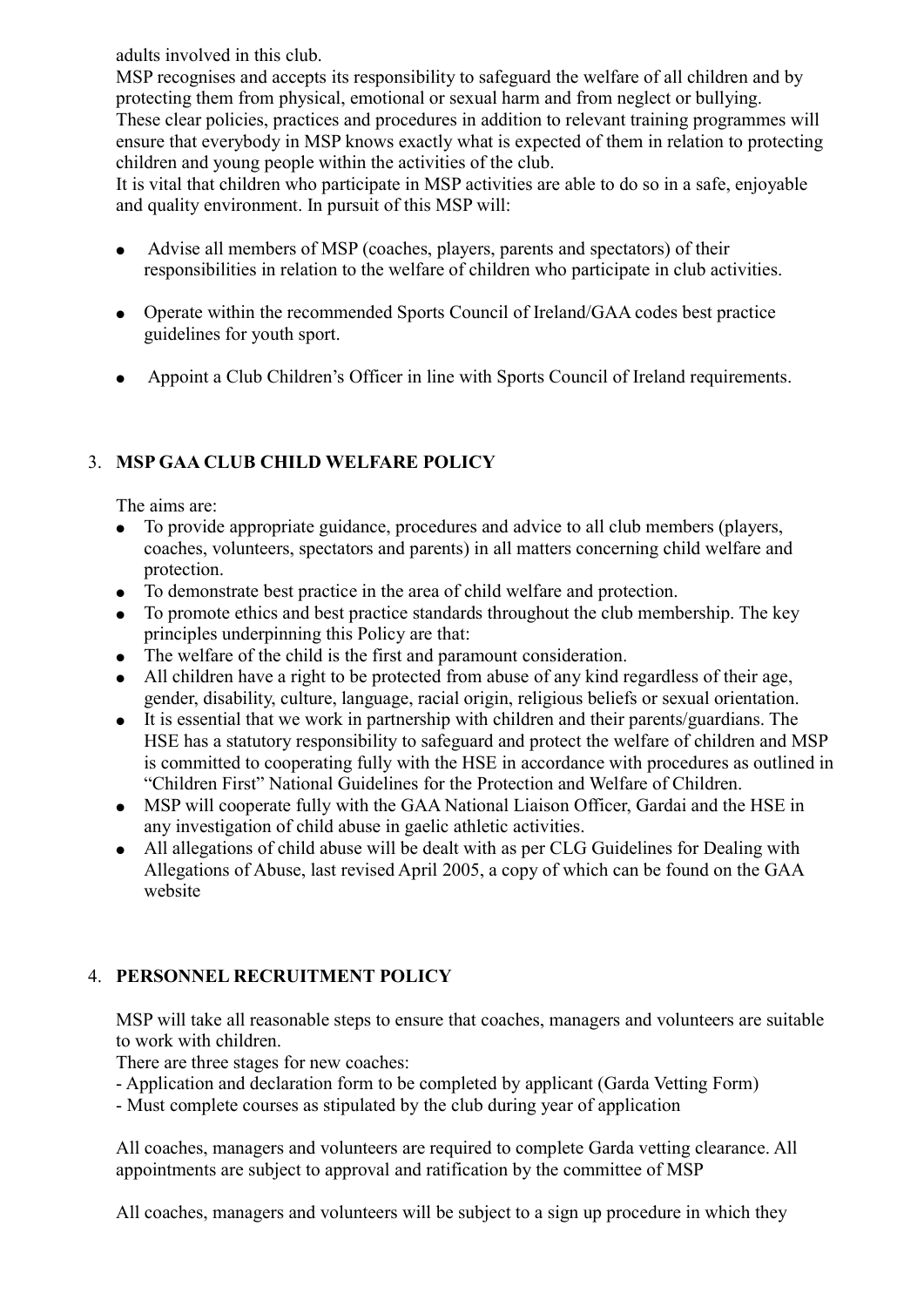undertake to abide by MSP club rules and GAA codes of conduct and good practice. (Appropriate confidentiality will be maintained in regard to all application and reference forms). Once recruited, MSP will make all efforts to support coaches, managers and volunteers ensuring that no person is expected to work alone with children. Any person involved in coaching a team must have at least Foundation Level coaching or equivalent experience.

# MSP Coach, Manager, Volunteer Education & Support Policy

The Committee of MSP are indebted to our volunteers who give freely of their valuable time in providing a stimulating, challenging, safe, supportive and fun experience to children in the club engaged in all aspects of hurling and gaelic football.

The Committee will endeavour to support these coaches, managers and volunteers in their work by providing an environment where all activities are carried out safely, and in a manner which ensures the spirit of "Fair Play" is adhered to at all times.

MSP will make all efforts to assist new volunteers, managers, coaches in whatever way they can. MSP will provide an induction programme to all new volunteers/coaches, which will familiarise them with club rules, policies and procedures and expected codes of behaviour for children, coaches and parents/spectators.

The Committee of MSP recognise the value of having appropriately qualified personnel in the club, and therefore will support as required in the coach education process.

At no time will any coach, manager, volunteer be expected to work or deal with any problem alone and they will be assured of committee assistance and support at all times. Also, coaches, managers and volunteers are encouraged to share ideas, expertise and support other club personnel in any way they can.

# 4.1 MSP Coach/Mentor Code of Conduct

All coaches/managers in MSP have a responsibility to ensure the safety of the players with whom they work, as far as possible within the limits of their control.

- Respect the rights, dignity and worth of every person and treat each equally regardless of age, gender, sexual orientation, race or ability.
- Children should be taught the rules of the games and encouraged to abide by the rules, keeping in mind they are there for safety of them and others.
- Be conscious of the development of young players and ensure that they are matched on an individual or team basis.
- Be punctual, properly attired and lead by examples during all matches and training sessions. Parents/Guardians should be informed of the starting and finishing times of all training sessions/matches.
- First aid should only be administered by certified personnel. Guardians should be notified of injuries/illness which their children incur while participating in any MSP activity.
- Adequate supervision must be maintained at all times to ensure no mentor/coach works alone with children. Best Practice advice would advocate a minimum of two leaders to each group.
- Ensure adequate preparation for each session and that the necessary equipment is available for all training sessions
- Don't ridicule players for making a mistake, provide positive reinforcement at all times. Praise and reinforce effort and commitment.
- Set realistic goals for each individual player based upon their abilities.
- All trips and away matches must be approved by committee of MSP before notification to players.
- Participation is important for children and one should, as a coach, not be pre-occupied with winning.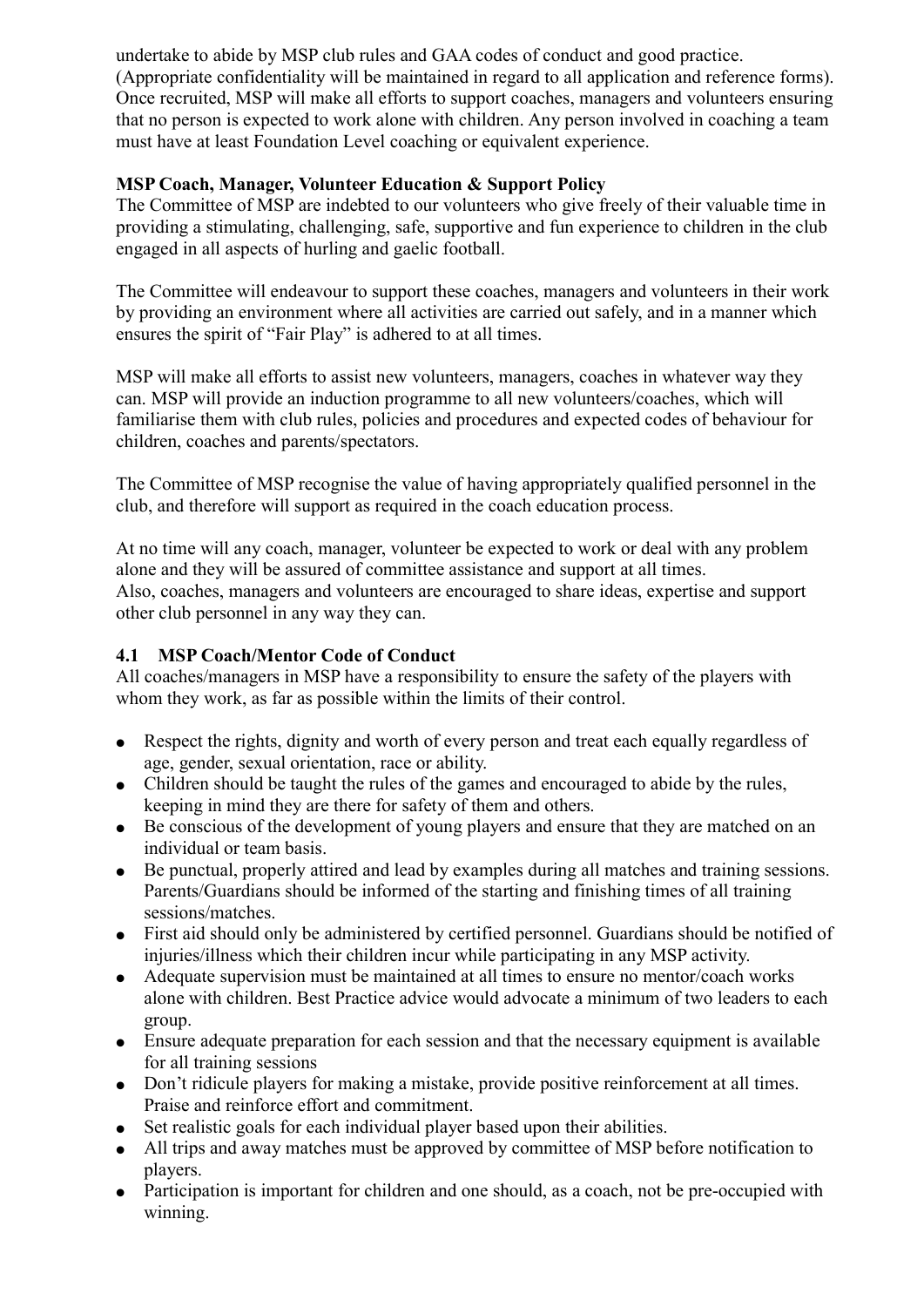- Records of attendance at training  $\&$  matches must be maintained by the coach.
- Corporal punishment/physical force should never be used.
- Improper language and provocative gestures should never be used to a player or coach on an opposing team.
- All notification/communication should be directed to the player's parents/guardians, and not directly to the player.
- The code of behaviour for players involved in club activities should be promoted, encouraged and maintained by all coaches.
- Respect the privacy of all children.
- Being alone with a player is not appropriate practice. Should circumstances arise where this is unavoidable, immediately inform another responsible adult, by telephone if necessary. Make a note that the meeting with the player took place including the reason for it.
- As a coach do not engage in or tolerate any behaviour be it verbal, psychological or physical which could be construed as bullying. Refer to MSP bullying policy, which all coaches must be aware of.
- All coaches/managers must be familiar with and abide by the safety policies of the club. Portable goals must be pegged down adequately before use.
- Coaches/mentors/managers shall promote fair competition through the development of sound training practice and should actively discourage the use of any substance that is perceived to offer short cuts to improved performance.
- Ensure only registered club members represent MSP in any match.
- Players must not be asked to play more than 3 years above their age group e.g. an U11 can play U12, U13 & U14 but not u15.

Sanctions and rules drawn out should always be fair, consistent and applied evenly, and in the case of a persistent offence, should be progressively applied.

- Rules should be clearly stated and agreed between mentors and players.
- $\bullet$  A warning should be given if a rule is broken.
- A time-out should be given to the offender if the rule is broken a second time.
- If a rule is broken three or more times, the child should be spoken to and the parent/guardian involved if necessary.
- Sanctions should only be used in a corrective way that is intended to help children improve both now and in the future. Sanctions should not be used to make the coach/manager/volunteer feel more powerful.
- When violations of the team rules or other misbehaviours occur, sanctions should always be applied in an impartial and fair manner
- $\bullet$  Sanctions should never be used as threats. If a rule is broken, the appropriate sanction/s should be implemented consistently, fairly and firmly.
- Sanctions should not be applied if the coach/manager/volunteer is not comfortable with them. If an appropriate action cannot be devised immediately, the child should be told that the matter will be dealt with later, at a specified time and as soon as is possible
- Once a sanction/s has been imposed, it is important to make the child feel s/he is a valued member of the team again
- A child should be helped, to understand if necessary why sanction/s are imposed
- A child should not be sanctioned for making errors whilst playing gaelic games.
- Physical activity (e.g. running laps or doing push ups) should not be used as a sanction as to do so may cause a child to resent physical activity which is something that s/he should learn to enjoy throughout his/her life. Remember hurling and gaelic football has to be fun if participants are to continue playing
- Sanctions should be used sparingly. Constant criticism and sanctioning can cause participants to turn away from gaelic games.

# Adapted from the Irish Sports Councils Code of Ethics & Good Practice for Children's Sport (Reviewed 2005)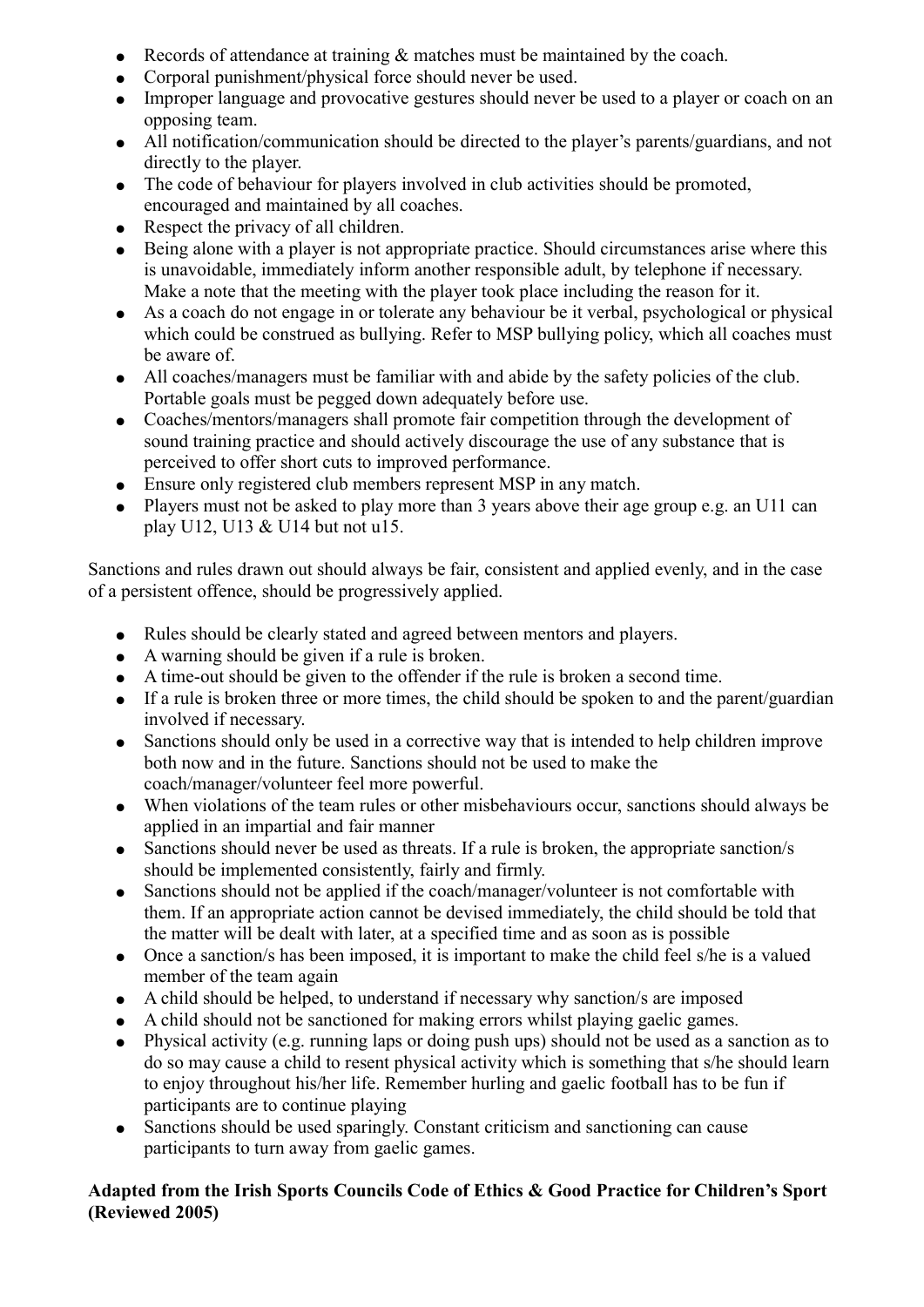# 5. MSP AWAY TRIPS POLICY

Attention to the following will help to promote safety:

- All away trips must be approved and sanctioned by the juvenile committee of MSP
- Written permission of parents/guardians shall be obtained for all overnight trips.
- The roles and responsibilities of adults participating in away trips shall be clearly defined.
- MSP will appoint a Team Manager/Head of Delegation for all away trips. He/She will have overall responsibility for the children's well being, behaviour and sleeping arrangements. He/She will be appointed as an official of MSP for the duration of the trip. All coaches/volunteers are accountable to the Team Manager/Head of Delegation.
- Children will be informed at the outset of who they can report any concerns they might have to. They shall be clearly encouraged to tell anybody if they have a concern.
- Where there are mixed teams there shall be at least one female in the management/coaching structure
- The Team Manager/Head of Delegation shall submit a verbal report to the MSP juvenile committee as soon as possible after the trip.
- As a norm adults should not share a room with children. Where the presence of an adult is required there should be more than one adult in the room with the children. If children are sharing, it should be with those of the same age and sex.
- Coaches/volunteers are advised to avoid being alone with one child. If talking separately do so in an open environment, in view of others.
- Adequate child ratios should always be maintained (This can depend on the ages of the children and the nature of the activity involved) in line with common standards of practice.
- Adequate supervision shall be maintained at all times. On all away trips parents are encouraged to attend.
- MSP shall ensure that there is adequate insurance cover for the trip.
- When driving, coaches/volunteers are required to ensure adequate insurance and do not carry more than the permitted number of passengers. Ensure the use of seat belts, only busses with seat belts should be used to carry children on away trips.
- Coaches/Volunteers are discouraged from travelling alone in their cars with one child.

# 6. MSP Club Children's Officer/s

The appointment of Club Children's Officers is an essential element in the creation of a quality atmosphere in any club. He/She acts as a resource to members with regard to children's issues and also ensures that children have a voice in the running of the club and can freely talk of their experiences.

Government guidelines advise that a children's officer should be appointed by all clubs and this should be done in accordance with recommended selection and recruitment procedures. The appointment of this person should be; carried out in consultation with juvenile members and their parent/guardians, and ratified at each annual AGM.

MSP's Children's Officer will have the following functions:

- To promote the Irish Sport's Council Code of Ethics & Good Practice for Children's sport.
- To influence policy and practice and to prioritise children's needs.
- To ensure that children know how and whom they can report their concerns to within the club. Information disclosed by a child should be dealt with in accordance with the Department of Health and Children's Guidelines "Children First"
- To encourage the participation of parents/guardians in club activities.
- To co-operate with parents to ensure that each child enjoys his/her participation in gaelic games.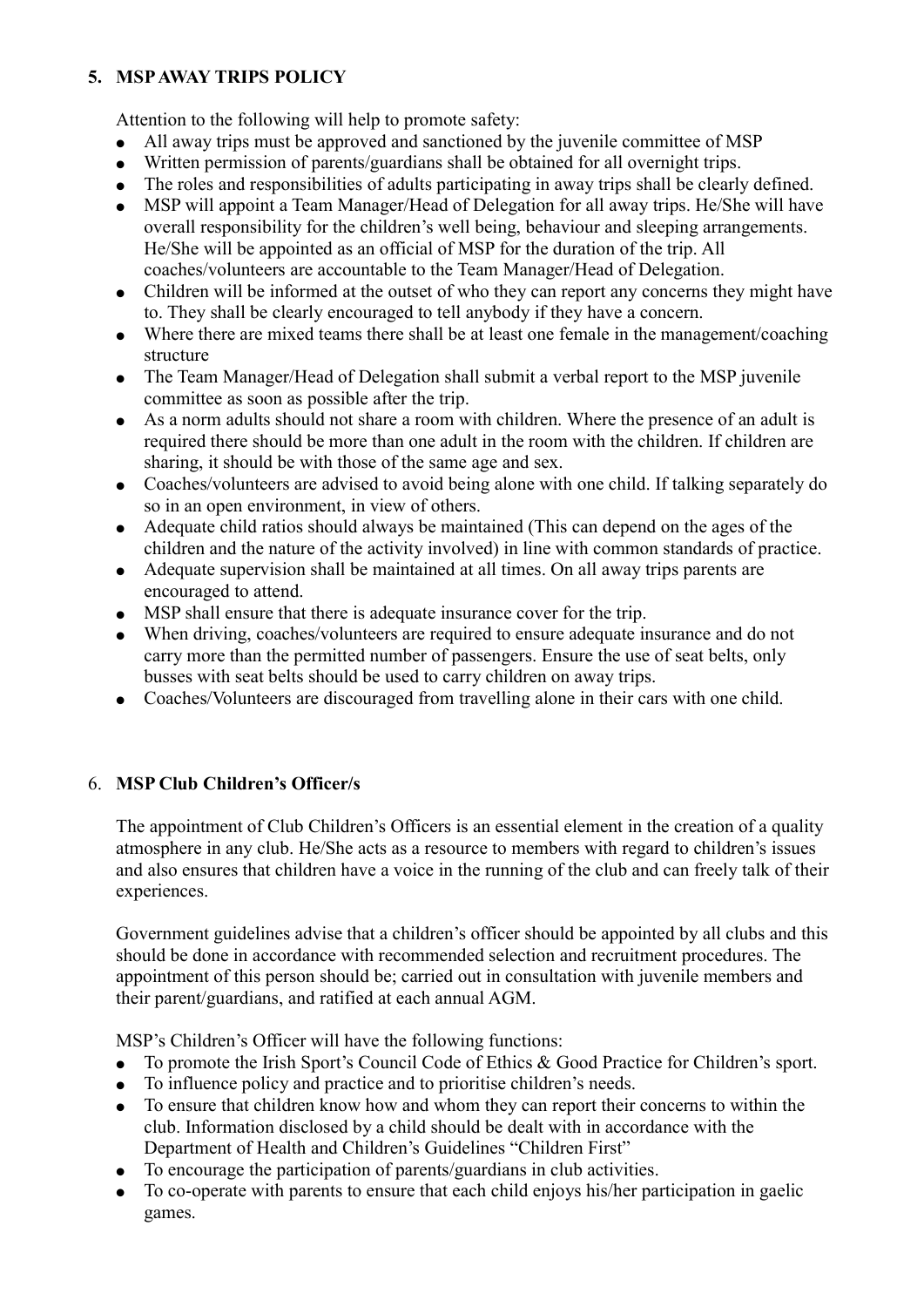- To act as a resource with regard to best practice in children's sport.
- To report regularly to the Juvenile Club Committee.

# Club Children's Officers do not have the responsibility of investigating or validating child protection concerns within the club and have no counselling or therapeutic role. This responsibility lies with the Health Service Executive and Gardai.

MSP have appointed **TRISH BARRY** as our Children's Officer and she/he can be contacted at 087-2033474

# Club Designated Person (Chairperson)

The Club designated person shall be the Chairperson who will be responsible for dealing with any concerns about the protection of children. The designated person is responsible for reporting allegations or suspicions of child abuse to Health Services Executive and/or An Garda Siochána.

### 7 Policy on the Use of Photographic and Filming Equipment

In line with the recommendation in MSP's Code of Conduct, any person wishing to engage in any video, zoom or close range photography should register their details with the organisers. Children and young people should only be photographed or filmed with their permission and/or the permission of their parents/guardian.

### For Club Publications

- If a child's photograph on their own is published, avoid naming the player.
- Ask for parental permission to use a child's image. This ensures that they are aware of the way the image is to be used to represent the sport.
- Only use images of players in suitable dress to reduce the risk of inappropriate use. The content of the photograph should focus on the activity not on a particular child.

### General Policy

• No photography is allowed in the changing room/dressing areas. This includes the use of Camera phones.

Photographers/film/video operators wishing to record an event or practice session should seek permission/accreditation with the children's officer, team manager/coach and/or event organiser of session. The club will:

- Provide a clear brief about what is considered appropriate in terms of content and behaviour
- Issue the photographer with identification which must be worn at all times
- Keep a record of accreditations
- Inform players and parents that a photographer will be in attendance at an event and ensure they consent to both the taking and publication of films or photographs
- Not allow unsupervised access to players or one to one photo sessions at events
- Not approve/allow photo sessions outside the events or at a child's home.

Videoing as a coaching aid: Video equipment can be used as a legitimate coaching aid. However, permission should first be obtained from the player and the player's parent/guardian.

 Anyone concerned about any photography taking place at events/matches or training sessions should bring their concerns to the attention of the committee/team manager/coach children's officer.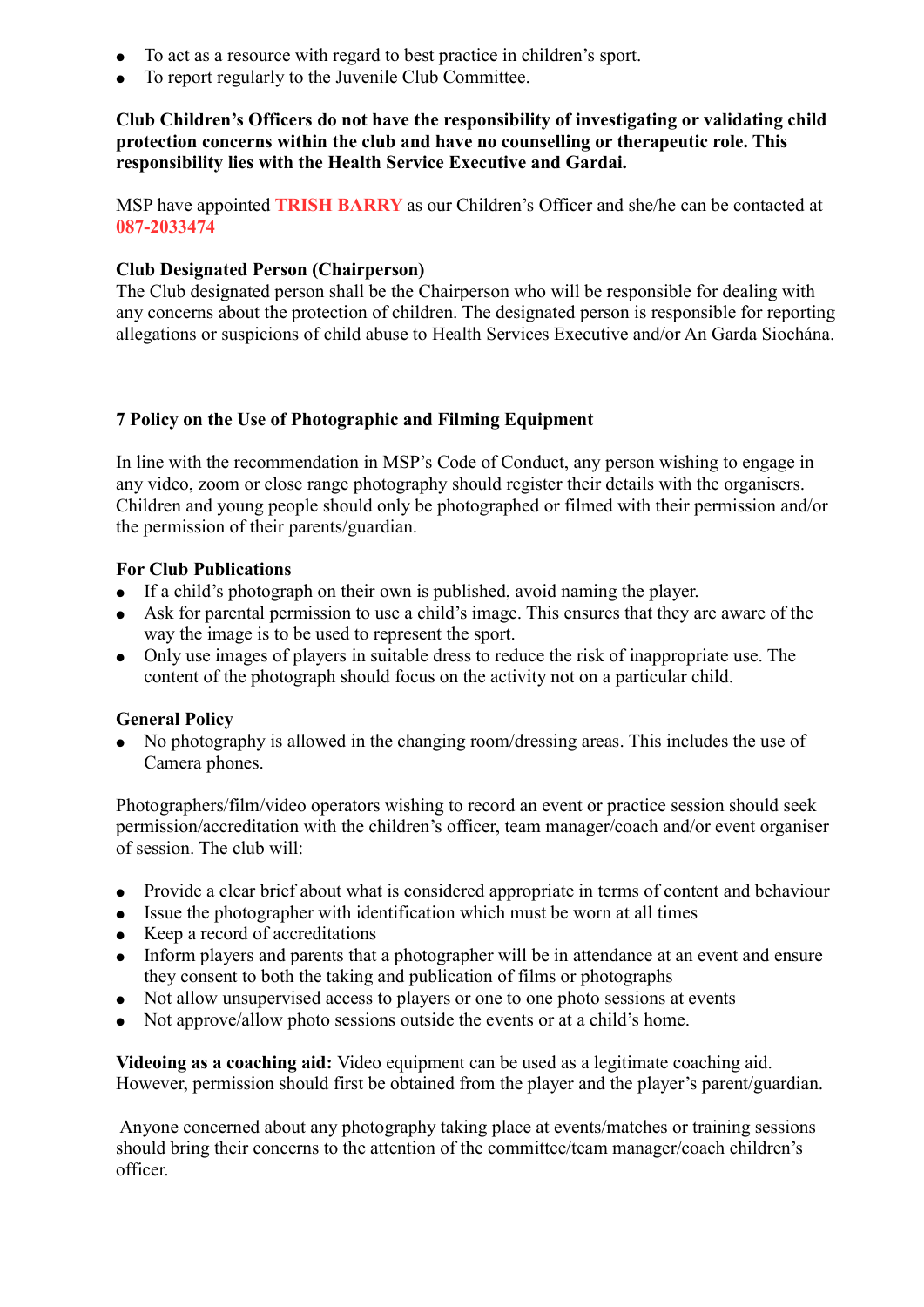# 8. Parents as Spectators and Code of Conduct

- Don't place excessive pressure on children to perform to unrealistically high expectations. Children play gaelic games to develop their skills, to have fun and enjoy the game.
- Be on your best behaviour and lead by example. The behaviour of a team's supporters will often be remembered long after the result of the game. Let it be remembered for the right reasons.
- Applaud good play, sportsmanship and best effort by the visiting team as well as your own team.
- Welcome and respect all your team's opponents. Without them there would be no match.
- Condemn the use of violence in all forms at every opportunity.
- Verbal abuse of players, match officials or opposing supporters cannot be accepted in any shape or form. Players or match officials should never be regarded as fair targets for ignorant or abusive behaviour.
- Encourage your child to give their best effort, so that the result of each game is accepted without disappointment.
- Don't emphasise winning at all costs. At matches/training parents/guardians are asked to encourage and support the team, and criticism of players is to be avoided.
- If a child is to play, he/she will do so in time through your encouragement. Don't force and unwilling child to participate. Help your child to work towards skill improvement.
- As a spectator do not use profane language or harass referees, coaches or players.
- Do not criticise a young player's performance, that's not your role.
- Recognise the value and importance of volunteer referees and coaches. Support and respect the coach/mentor in relation to decisions made on the pitch during games and practice sessions.
- Ensure that the young person is on time for training/matches wherever possible and arrives properly equipped.
- Always arrive to collect your child before training/match is scheduled to finish, but we would encourage you to remain for the match/training session where possible.
- Children will not be permitted to train/play hurling without a helmet.
- Ensure that the young player is a registered member of the club. Only registered members can play matches/train with MSP club.
- The club is not responsible for loss of any items or breakages of any equipment
- Each child should come prepared for the weather conditions of the day with all gear required.
- During the season the various teams will be travelling to different competitions and blitzes and parents/guardians are asked to assist in transporting the children to these games.

# 9. Players Code of Conduct

### Children in MSP are entitled to:

- Be safe
- Be treated with dignity, sensitivity and respect
- Participate in hurling and gaelic football on an equal basis, appropriate to their ability and stage of development.
- Be happy, have fun and enjoy gaelic games
- Make a complaint in an appropriate way and have it dealt with through a proper and effective complaints procedure
- $\bullet$  Be afforded appropriate confidentiality
- Be listened to and to be believed
- Have a voice in the running of the club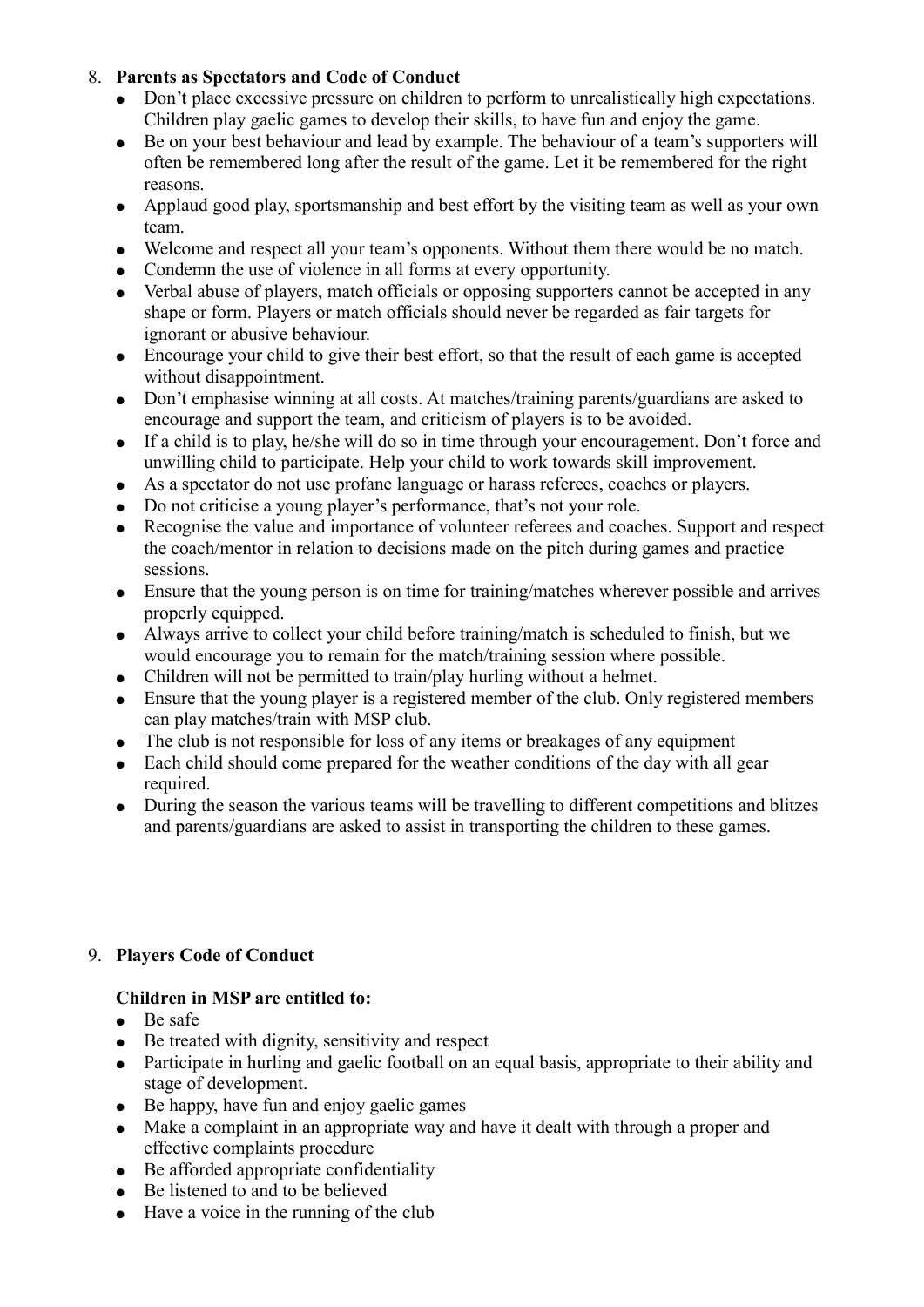Children should also be encouraged to realise that they also have responsibilities to treat other children, fellow players, coaches and volunteers with the same degree of fairness and respect.

In this regard children in MSP should undertake to:

- $\bullet$  Abide by all club rules
- Treat others on their team in a respectful manner
- Respect opponents, they are not the enemy, they are partners in a sporting event
- Shake hands after the match, whoever wins
- Give opponents a hand if they are injured
- Accept apologies from opponents when they are offered
- Respect fellow team members and support them both when they do well and when things go wrong
- Play fairly and by the rules
- Respect coaches, match officials and their decisions.
- Treat players from minority groups with the same respect you show other people
- Be modest in victory and be gracious in defeat- "Be A Sport"
- Approach the club Children's Officer with any questions or concerns they might have. Coaches and parents should encourage children to speak out and support them in doing so
- Respect our club and other club's property and clubhouse.
- Be punctual for all training sessions and matches
- Let the coach know if you will be absent from training or matches
- Be attentive to the coaches during matches and training sessions

# Children in MSP should not:

- Cheat or take unfair advantage of others
- Use abusive language, or argue with, the referee, officials, team mates or opponents
- Fight, bully or use violent or dangerous behaviour
- Tell lies about adults or other children
- Spread false rumours
- Take banned substances to improve performance
- Keep secrets about any person who may have caused them harm
- Behave in any manner that may bring the name of Mungret St. Paul's GAA club into disrepute

In MSP we want children to have fun and develop skills in a safe and **Fair Play** environment where standards of behaviour are just as important as winning.

We recognise that competition and winning is an important goal, but winning at all costs does not meet the needs of young players.

### Making sport fun.

In promoting "Sport for Fun" we in MSP will insist on:

- Encouraging participation
- Promoting the development of skills as opposed to winning at all costs
- Emphasising and praising effort
- Acting as good role models
- Insisting on Fair Play
- Being realistic with our expectations
- Ensuring all children get match time
- Teaching players that standards of behaviour are just as important as winning

### 10. Disciplinary complaints and appeals procedure

MSP encourages all club members to make every reasonable effort to address their concerns and